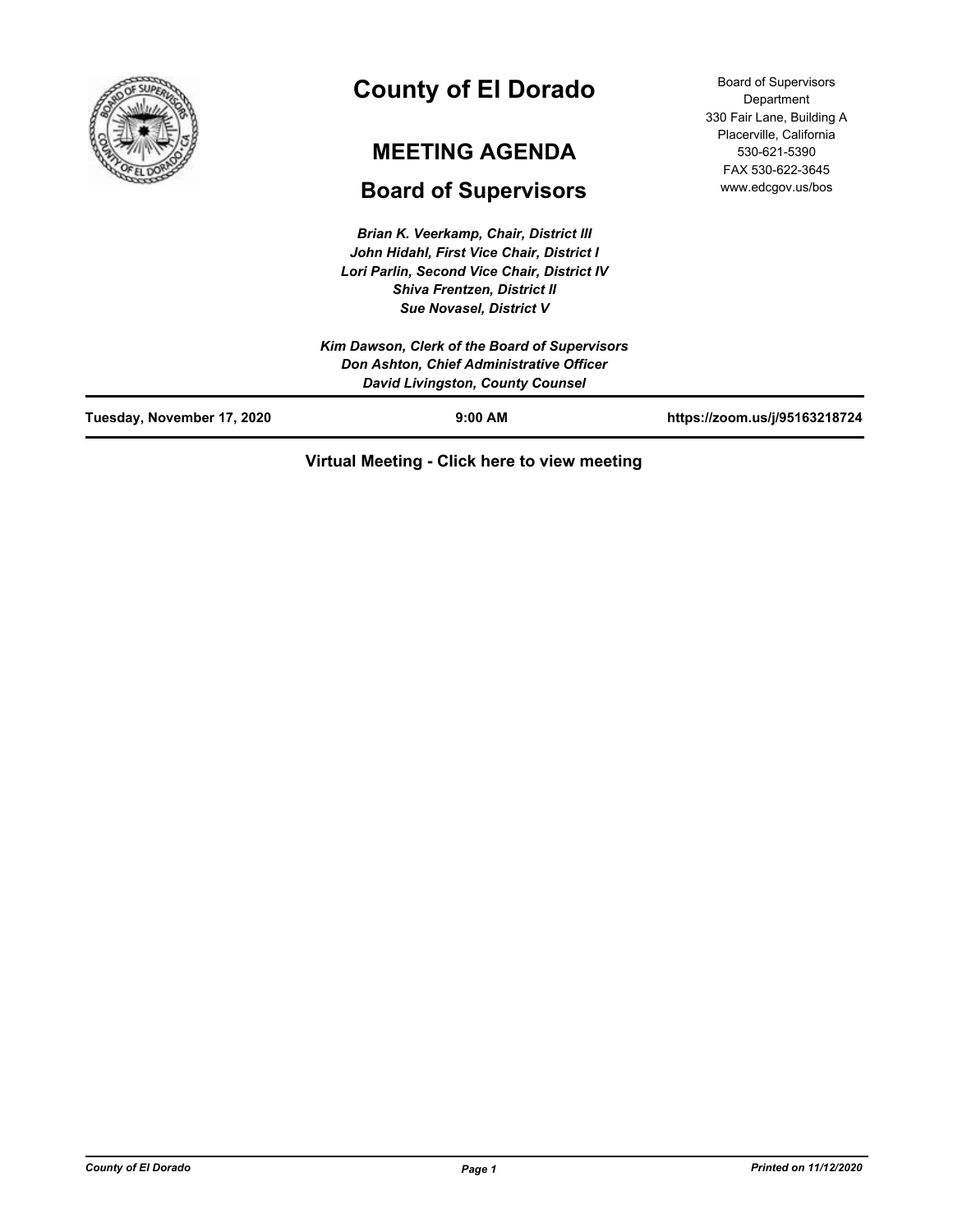**PUBLIC PARTICIPATION INSTRUCTIONS: To comply with physical distancing requirements and the stay at home order from the Governor, the Board Chambers will be closed to members of the public and all public participation will be handled remotely.** 

**The public should call into 530-621-7603 or 530-621-7610. The Meeting ID is 951 6321 8724.** 

**To observe the live stream of the Board of Supervisors meeting go to https://zoom.us/j/95163218724.** 

**If you are joining the meeting via zoom and wish to make a comment on an item, press the "raise a hand" button. If you are joining the meeting by phone, press \*9 to indicate a desire to make a comment. Speakers will be limited to 3 minutes.** 

**To view Board of Supervisors meetings via Facebook Live, go to https://www.facebook.com/ElDoradoCountyNews. Please note the Board will not be using this function and therefore will not see any comments posted during the livestream.** 

**By participating in this meeting, you acknowledge that you are being recorded.**

**If you choose not to observe the Board of Supervisors meeting but wish to make a comment on a specific agenda item, please submit your comment via email by 4:00 p.m. on the Monday prior to the Board meeting. Please submit your comment to the Clerk of the Board at edc.cob@edcgov.us. Your comment will be placed into the record and forwarded to the Board of Supervisors.** 

**The Clerk of the Board is here to assist you, please call 530-621-5390 if you need any assistance with the above directions to access the meeting or if you would like to participate in the meeting from a conference room at the Government Center in Bldg. A.**

**Vision Statement** 

**Safe, healthy and vibrant communities, respecting our natural resources and historical heritage**

**This institution is an equal opportunity provider and employer.**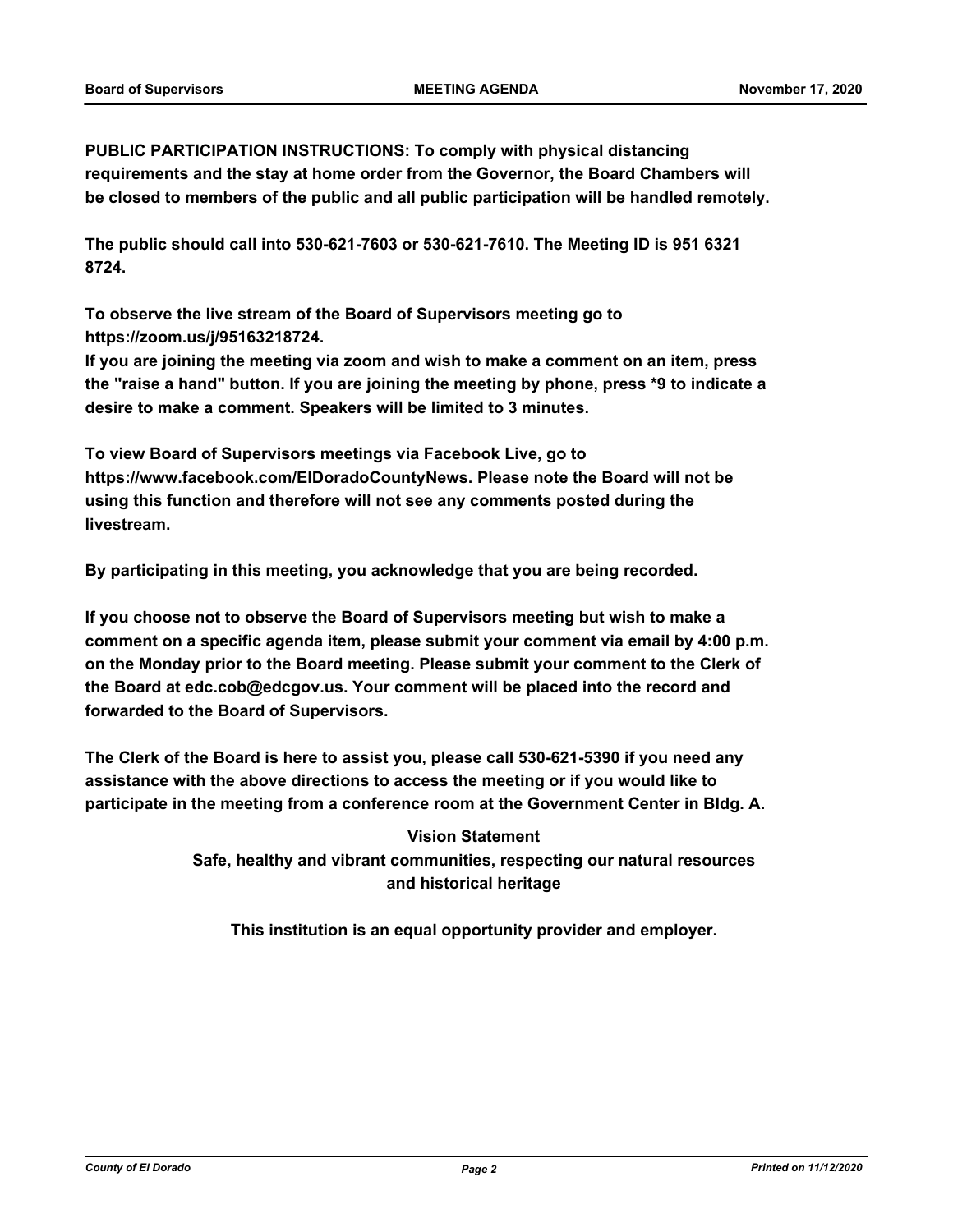Live Web Streaming and archiving of most Board of Supervisors meeting videos, all meeting agendas, supplemental materials and meeting minutes are available on the internet at: http://eldorado.legistar.com/Calendar.aspx

The County of El Dorado is committed to ensuring that persons with disabilities are provided the resources to participate in its public meetings. Please contact the office of the Clerk of the Board if you require accommodation at 530-621-5390 or via email, edc.cob@edcgov.us, preferably no less than 24 hours in advance of the meeting.

The Board of Supervisors is concerned that written information submitted to the Board the day of the Board meeting may not receive the attention it deserves. The Board Clerk cannot guarantee that any FAX, email, or mail received the day of the meeting will be delivered to the Board prior to action on the subject matter.

The Board meets simultaneously as the Board of Supervisors and the Board of Directors of the Air Quality Management District, In-Home Supportive Services, Public Housing Authority, Redevelopment Agency and other Special Districts.

For Purposes of the Brown Act § 54954.2 (a), the numbered items on this Agenda give a brief description of each item of business to be transacted or discussed. Recommendations of the staff, as shown, do not prevent the Board from taking other action.

Materials related to an item on this Agenda submitted to the Board of Supervisors after distribution of the agenda packet are available for inspection during normal business hours in the public viewing packet located in Building A, 330 Fair Lane, Placerville or in the Board Clerk's Office located at the same address. Such documents are also available on the Board of Supervisors' Meeting Agenda webpage subject to staff's ability to post the documents before the meeting.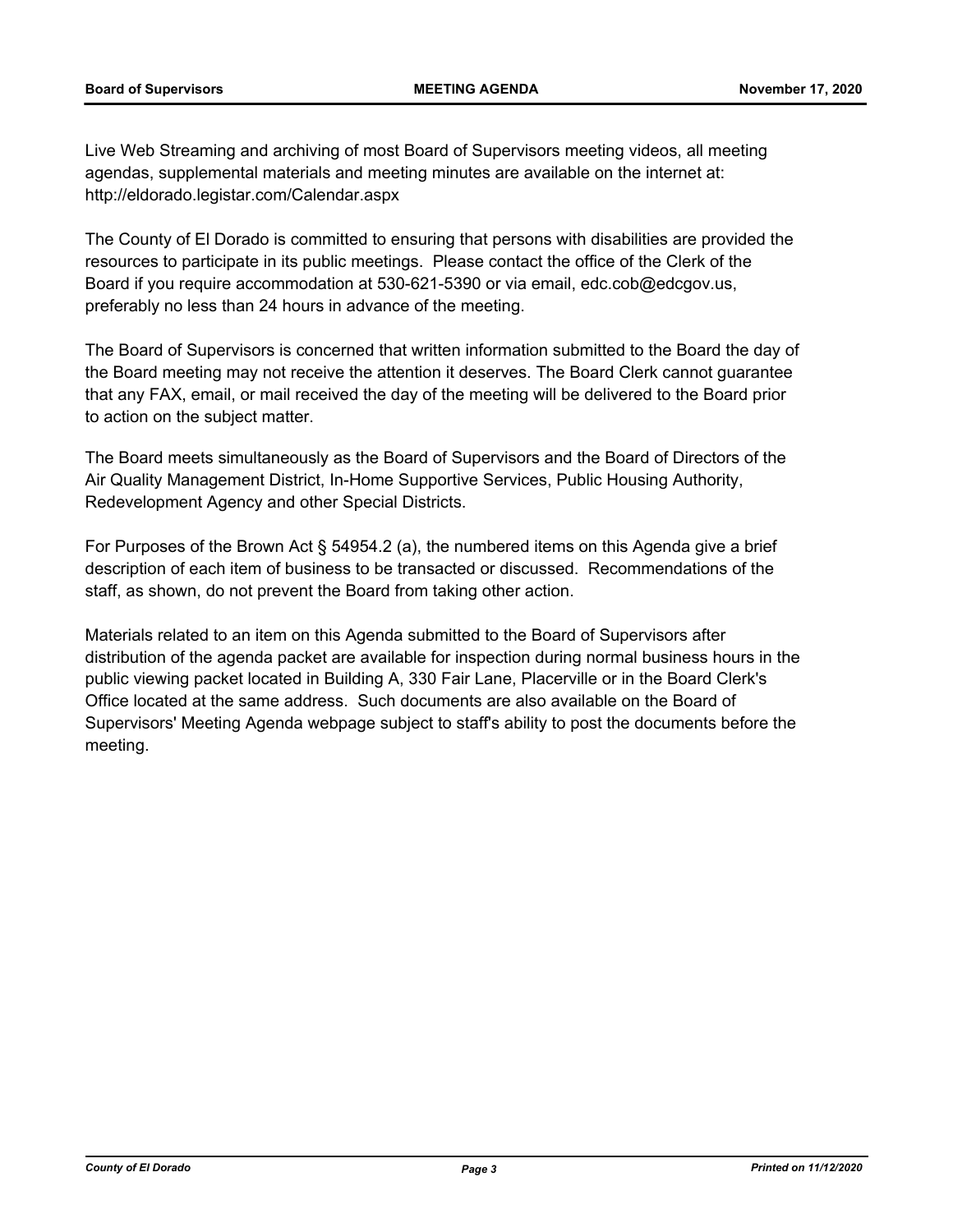## **PROTOCOLS FOR PUBLIC COMMENT**

Public comment will be received at designated periods as called by the Board Chair.

Public comment on items scheduled for Closed Session will be received before the Board recesses to Closed Session.

Except with the consent of the Board, individuals shall be allowed to speak to an item only once.

On December 5, 2017, the Board adopted the following protocol relative to public comment periods. The Board adopted minor revisions to the protocol on February 26, 2019, incorporated herein:

Time for public input will be provided at every Board of Supervisors meeting. Individuals will have three minutes to address the Board. Individuals authorized by organizations will have three minutes to present organizational positions and perspectives and may request additional time, up to five minutes. At the discretion of the Board, time to speak by any individual may be extended.

Public comment on certain agenda items designated and approved by the Board may be treated differently with specific time limits per speaker or a limit on the total amount of time designated for public comment. It is the intent of the Board that quasi-judicial matters have additional flexibility depending upon the nature of the issue. It is the practice of the Board to allocate 20 minutes for public comment during Open Forum and for each agenda item to be discussed. (Note: Unless designated on the agenda, there is no Open Forum period during Special Meetings.)

Individual Board members may ask clarifying questions but will not engage in substantive dialogue with persons providing input to the Board.

If a person providing input to the Board creates a disruption by refusing to follow Board guidelines, the Chair of the Board may take the following actions:

Step 1. Request the person adhere to Board guidelines. If the person refuses, the Chair may turn off the speaker's microphone.

Step 2. If the disruption continues, the Chair may order a recess of the Board meeting.

Step 3. If the disruption continues, the Chair may order the removal of the person from the Board meeting.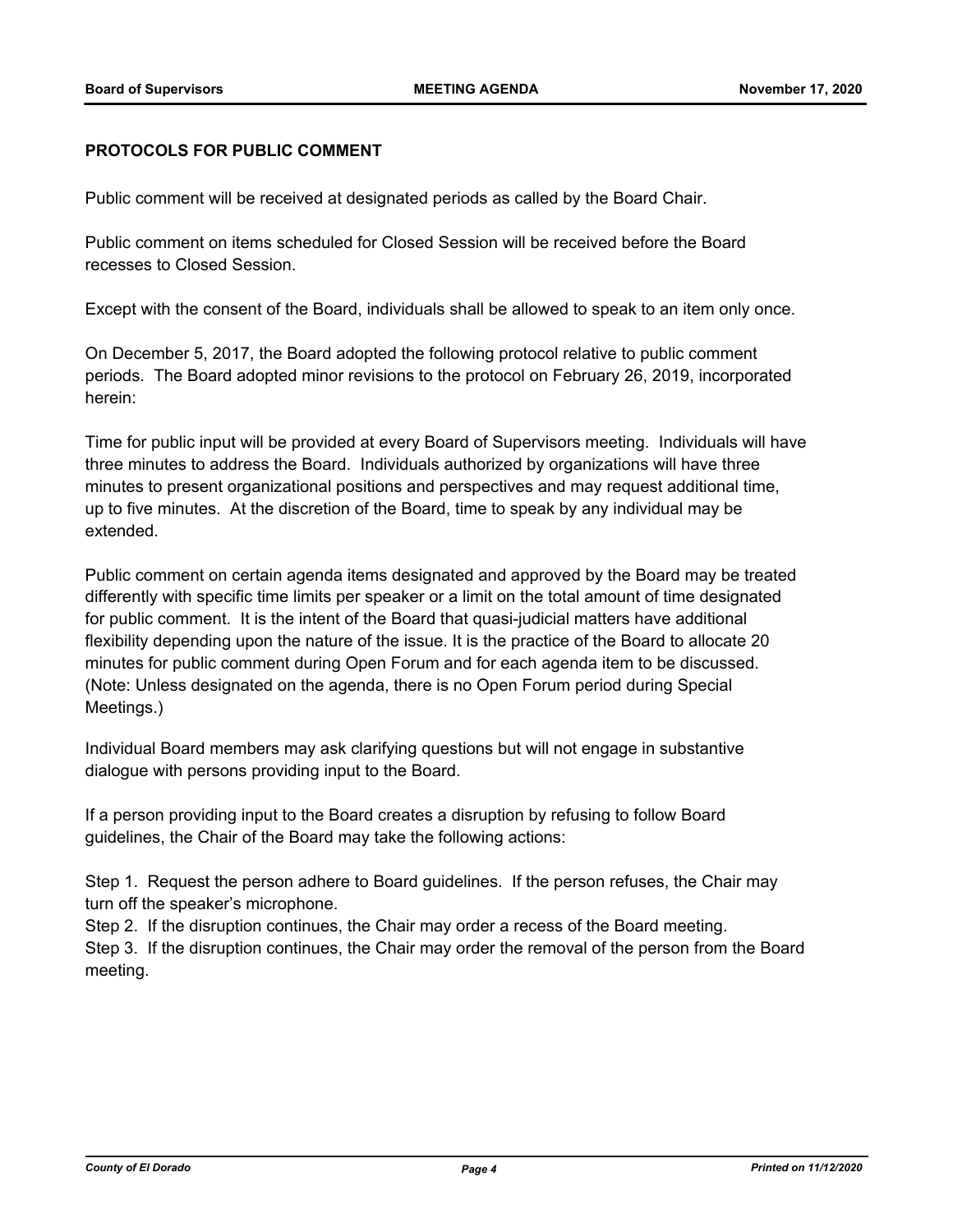## **9:00 A.M. - CALL TO ORDER**

## **INVOCATION AND PLEDGE OF ALLEGIANCE TO THE FLAG**

#### **ADOPTION OF THE AGENDA AND APPROVAL OF CONSENT CALENDAR**

The Board may make any necessary additions, deletions or corrections to the agenda including moving items to or from the Consent Calendar and adopt the agenda and the Consent Calendar with one single vote. A Board member may request an item be removed from the Consent Calendar for discussion and separate Board action. At the appropriate time as called by the Board Chair, members of the public may make a comment on matters on the Consent Calendar prior to Board action.

**1.** [20-1528](http://eldorado.legistar.com/gateway.aspx?m=l&id=/matter.aspx?key=28737) Supervisor Veerkamp requests the Board join him in welcoming this year's El Dorado County Youth Commission members who will be participating remotely in the annual Shadow Day.

#### **OPEN FORUM**

Open Forum is an opportunity for members of the public to address the Board of Supervisors on subject matter that is not on their meeting agenda and within their jurisdiction. Public comments during Open Forum are limited to three minutes per person. Individuals authorized by organizations will have three minutes to present organizational positions and perspectives and may request additional time, up to five minutes. The total amount of time reserved for Open Forum is 20 Minutes.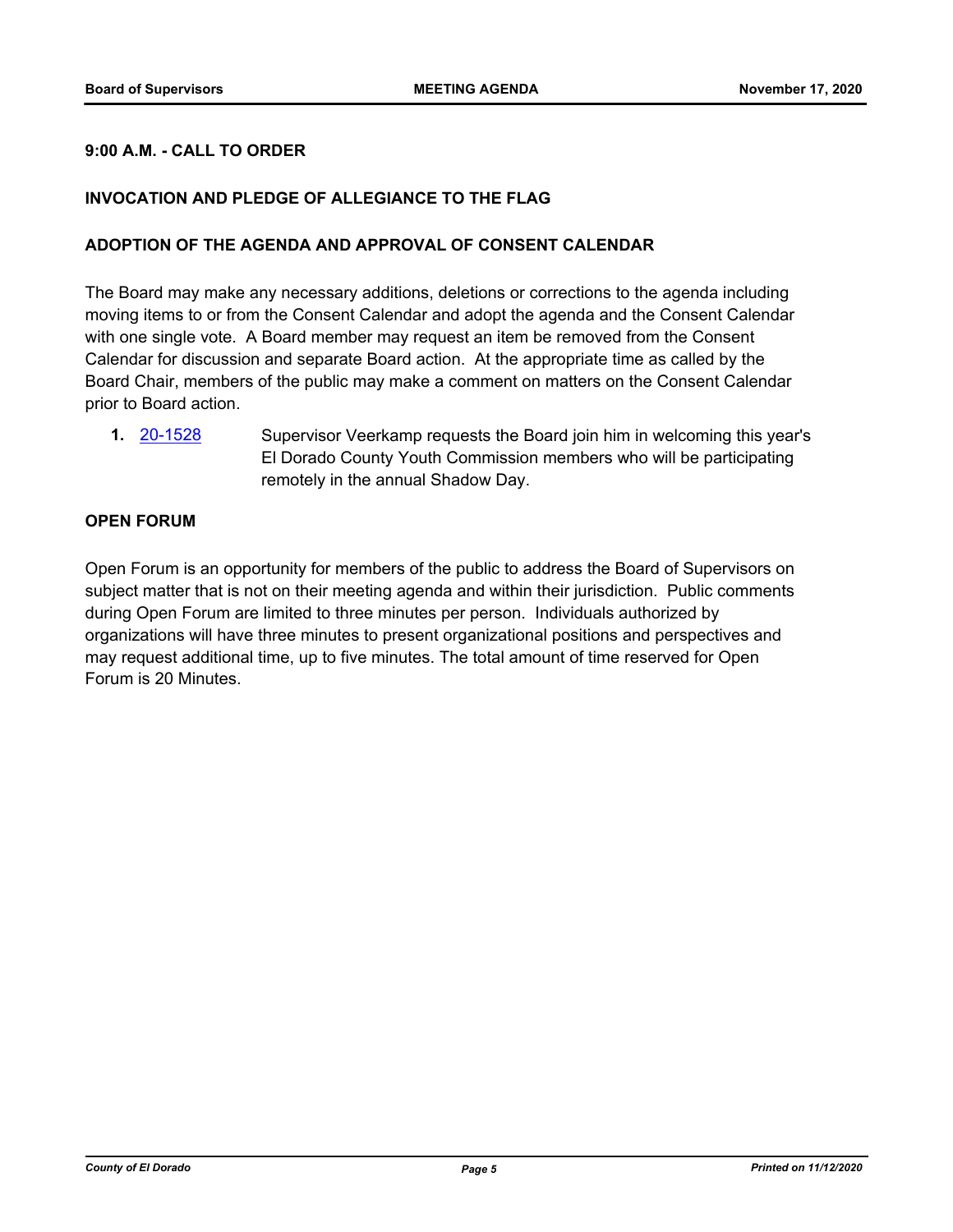#### **CONSENT CALENDAR**

**2.** [20-1522](http://eldorado.legistar.com/gateway.aspx?m=l&id=/matter.aspx?key=28731) Clerk of the Board recommending the Board Approve the Minutes from the regular meeting of November 10, 2020.

#### **GENERAL GOVERNMENT - CONSENT ITEMS**

- **3.** [20-1502](http://eldorado.legistar.com/gateway.aspx?m=l&id=/matter.aspx?key=28711) Chief Administrative Office recommending the Board authorize the Chair to sign the attached form to the United States Board on Geographic Names supporting the correction of spelling of the name of Gasparni Creek to Gasparini Creek.
- **4.** [20-1345](http://eldorado.legistar.com/gateway.aspx?m=l&id=/matter.aspx?key=28553) Chief Administrative Office, Emergency Medical Services and Emergency Preparedness and Response Division, recommending the Board Approve the **Final Passage** (Second Reading) of Ordinance **5132** to repeal and replace Ordinance 4991 (Chapter 8.74) - *County Emergency Medical Service and Medical Transportation*. (Cont. 11/10/20, Item 41)

#### **FUNDING:** N/A

**5.** [20-1483](http://eldorado.legistar.com/gateway.aspx?m=l&id=/matter.aspx?key=28692) Chief Administrative Office, Facilities Division, recommending the Board consider the following:

> 1) Approve and authorize the Chair to sign Facility Use Agreement 5196 with El Dorado County Fire Protection District for the use of the Sheriff's old administrative building located at 300 Fair Lane in Placerville for three days of training in high risk/low frequency firefighting operations; and 2) Make a determination that use of the County's property as described above provides a public benefit.

#### **FUNDING:** N/A

- **6.** [20-1506](http://eldorado.legistar.com/gateway.aspx?m=l&id=/matter.aspx?key=28715) Clerk of the Board recommending the Board amend Resolution 198-2019 to reflect scheduling an additional meeting to the calendar for the regular meetings of the Board on December 2, 2020.
- **7.** [20-1454](http://eldorado.legistar.com/gateway.aspx?m=l&id=/matter.aspx?key=28663) Clerk of the Board, based upon the recommendation of the Director of Environmental Management Department, recommending the Board accept the following resignation and make the following appointment to the El Dorado Solid Waste Advisory Committee:

1) Accept the resignation of Mike Grassle, Cameron Park CSD Alternate; and

2) Appoint Monique Scobey, Cameron Park CSD Alternate, Term Expiration 01/01/2024.

**8.** [20-1525](http://eldorado.legistar.com/gateway.aspx?m=l&id=/matter.aspx?key=28734) Supervisor Frentzen recommending the Board appoint Roger Reynolds as the District II member on the Veterans Affairs Commission, Term Expiration 01/01/2021.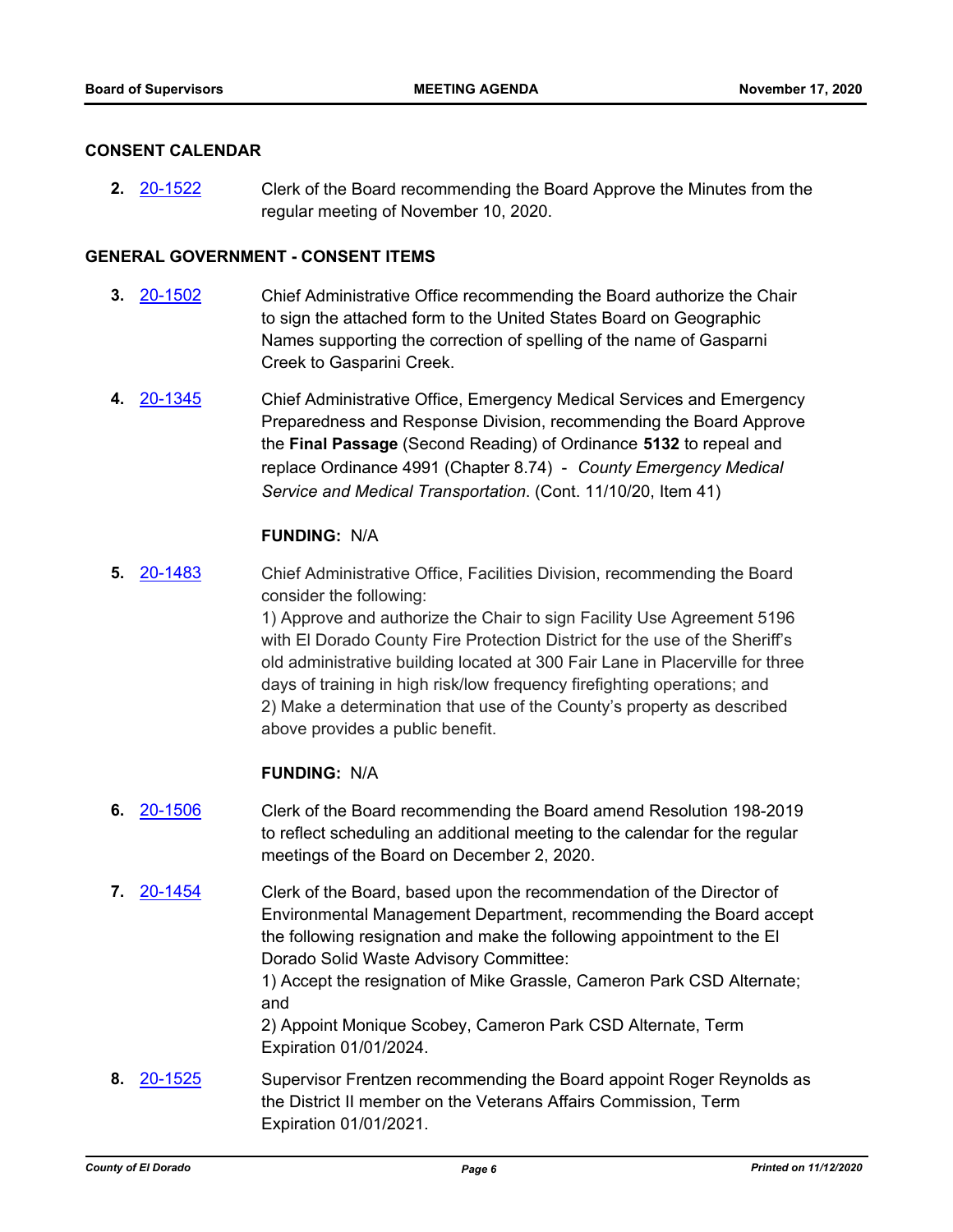#### **HEALTH AND HUMAN SERVICES - CONSENT ITEMS**

**9.** [20-0725](http://eldorado.legistar.com/gateway.aspx?m=l&id=/matter.aspx?key=27932) Health and Human Services Agency recommending the Board: 1) Approve and authorize the Chair to sign Revenue Agreement C24184 with Pacific Gas and Electric Company, for the provision of California Alternate Rates for Energy 2020 - 2023, in the amount of up to \$20,000, for the term commencing upon execution through December 31, 2023; and 2) Authorize the Health and Human Services Agency Director, or designee, to execute further documents relating to Agreement C24184, including amendments which do not increase the maximum dollar amount or term of the Agreement, and contingent upon approval by County Counsel and Risk Management.

**FUNDING:** This is a revenue agreement.

**10.** [20-1293](http://eldorado.legistar.com/gateway.aspx?m=l&id=/matter.aspx?key=28501) Health and Human Services Agency recommending the Board: 1) Approve the attached template Agreement that allows other counties to contract with the County of El Dorado for the provision of acute inpatient mental health services for clients they refer to the County Psychiatric Health Facility; and

> 2) Adopt and authorize the Chair to sign Resolution **181-2020** authorizing the Director of the Health and Human Services Agency to execute said agreements on behalf of the County with other local agencies for the provision of acute inpatient psychiatric treatment for clients referred by those agencies, for a term no longer than three years, and an amount not-to-exceed \$250,000, contingent upon approval by County Counsel and Risk Management.

**FUNDING:** Fee-for-service revenue from other local agencies.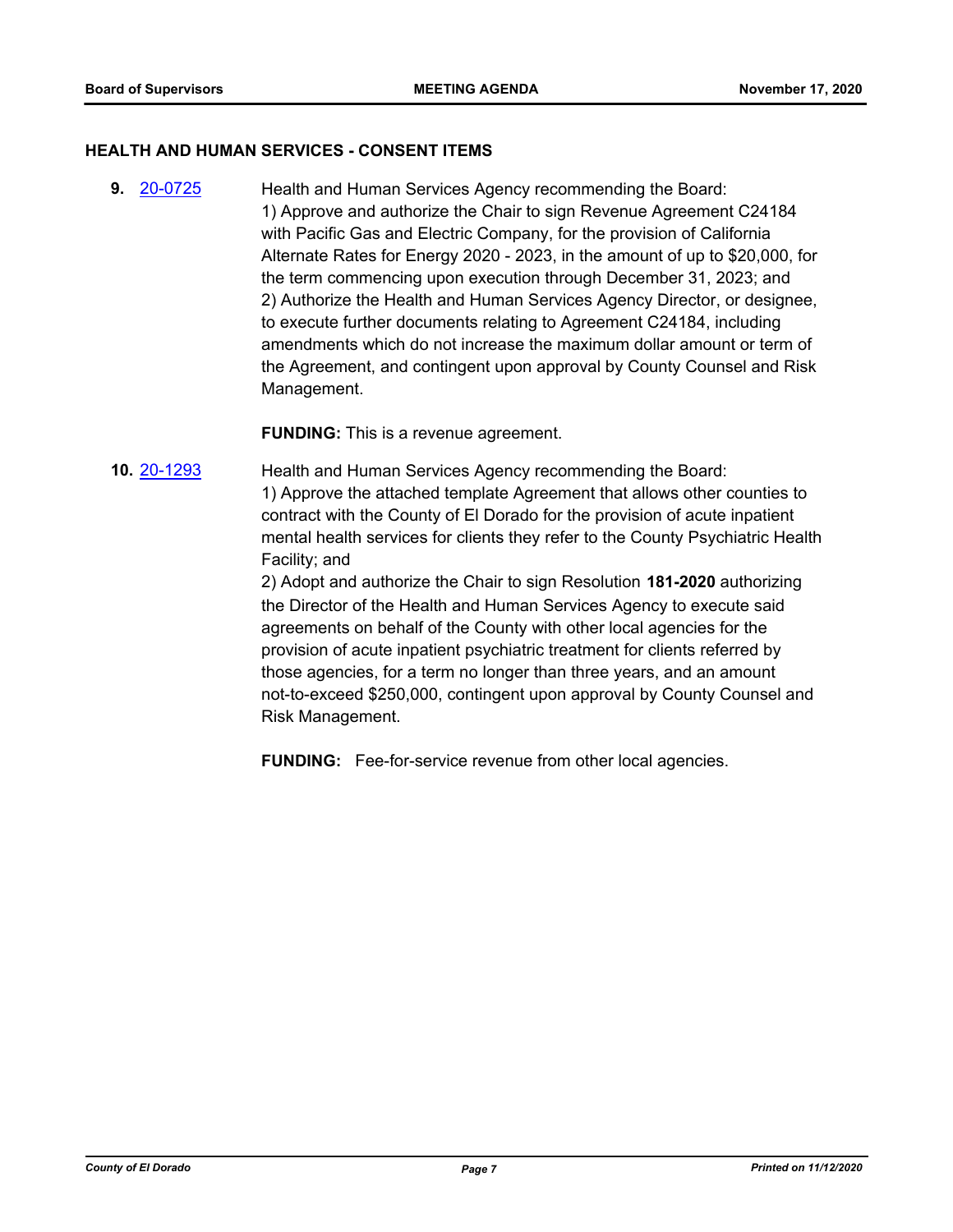**11.** [20-1374](http://eldorado.legistar.com/gateway.aspx?m=l&id=/matter.aspx?key=28583) Health and Human Services Agency recommending the Board: 1) Approve and authorize the Chair to sign Revenue Work Order Agreement 0187.1480 with Public Health Foundation Enterprises Inc., doing business as Heluna Health, for the provision of services related to the Epidemiology and Laboratory Capacity Coronavirus Aid, Relief, and Economic Securities Act Project, to be effective upon execution, with a retroactive term starting May 1, 2020, through March 31, 2022, for a not-to-exceed amount of \$223,058; 2) Authorize the Chief Fiscal Officer of the Health and Human Services

Agency, or designee, to execute and administer subsequent administrative documents relating to said agreement, including required fiscal and programmatic reports; and

3) Authorize the Purchasing Agent, or designee, to execute further documents relating to the Revenue Work Order Agreement, including amendments which do not increase the maximum dollar amount or term of the Agreement, and contingent upon approval by County Counsel and Risk Management.

**FUNDING:** Revenue not-to-exceed \$223,058 - based on activities performed per the Work Order Agreement.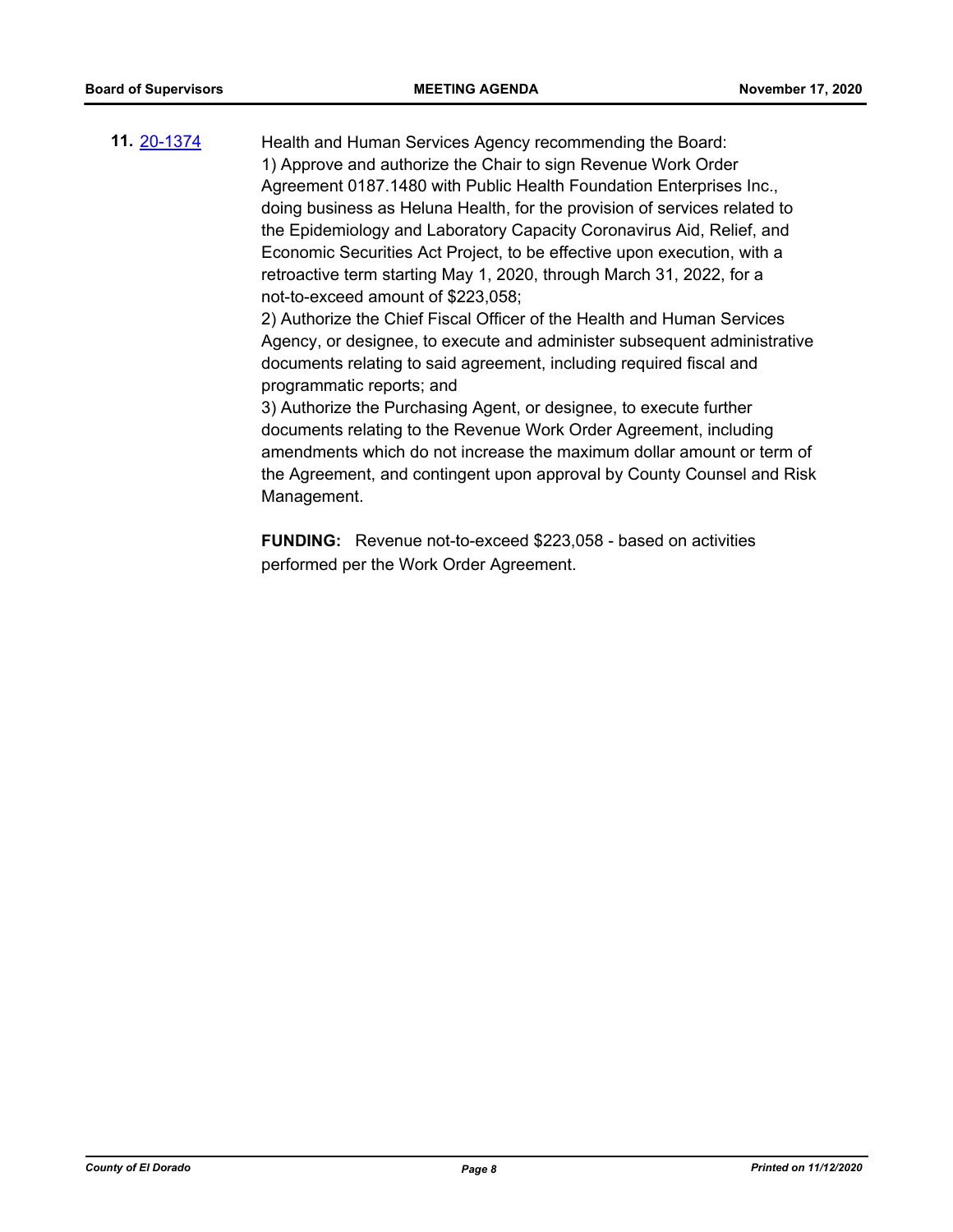## **LAND USE AND DEVELOPMENT - CONSENT ITEMS**

| 12. 20-1316 | Chief Administrative Office and the Planning and Building Department, in<br>accordance with Board of Supervisors Policy B-14, Traffic Impact<br>Mitigation (TIM) Fee Offset Program for Developments with Affordable<br>Housing Units, recommending the Board:<br>1) Find that the Diamond Village Apartments project provides significant<br>community benefit by providing housing that is affordable to very-low, low-<br>and moderate-income households;<br>2) Award a TIM Fee Offset totaling \$1,065,474; and<br>3) Authorize the Planning and Building Department Director to execute all<br>documents associated with the TIM Fee Offset Program. |
|-------------|-----------------------------------------------------------------------------------------------------------------------------------------------------------------------------------------------------------------------------------------------------------------------------------------------------------------------------------------------------------------------------------------------------------------------------------------------------------------------------------------------------------------------------------------------------------------------------------------------------------------------------------------------------------|
|             | <b>FUNDING: Federal and State transportation revenues.</b>                                                                                                                                                                                                                                                                                                                                                                                                                                                                                                                                                                                                |
| 13. 20-0893 | Department of Transportation recommending the Board approve and<br>authorize the Chair to sign the following on-call agreements for equipment<br>rental:                                                                                                                                                                                                                                                                                                                                                                                                                                                                                                  |
|             | 1) Agreement 5189 with California Compaction Equipment Inc. in the<br>not-to-exceed amount of \$250,000 for a term beginning November 30,<br>2020 and expiring three (3) years thereafter;                                                                                                                                                                                                                                                                                                                                                                                                                                                                |
|             | 2) Agreement 5187 with Herc Rentals Inc. in the not-to-exceed amount of<br>\$250,000, for a term beginning February 6, 2021 and expiring three years<br>thereafter; and                                                                                                                                                                                                                                                                                                                                                                                                                                                                                   |
|             | 2) Agreement 5188 with Holt of California in the not-to-exceed amount of<br>\$250,000, for a term beginning February 6, 2021 and expiring three years<br>thereafter.                                                                                                                                                                                                                                                                                                                                                                                                                                                                                      |
|             | FUNDING: Road Fund/SB1 (50%), County Service Area 3 funds for snow<br>removal equipment (45%), Tribe Funds (5%)                                                                                                                                                                                                                                                                                                                                                                                                                                                                                                                                           |
| 14. 20-1314 | Department of Transportation recommending the Board adopt and<br>authorize the Chair to sign Resolution 178-2020 setting for election a<br>measure to consider a special tax increase of \$125 annually for each<br>improved parcel in the Many Oaks Lane Road Zone of Benefit 98132<br>within County Service Area 9 to provide road improvement and<br>maintenance services, recommended by the Many Oaks Lane Road Zone<br>of Benefit advisory committee; noting that the measure will be submitted to<br>the zone electorate on the ballots distributed for Special Election to be held<br>March 23, 2021. (Supervisor District: 4)                    |
|             | <b>FUNDING:</b> County Service Area Zone of Benefit Special Taxes.                                                                                                                                                                                                                                                                                                                                                                                                                                                                                                                                                                                        |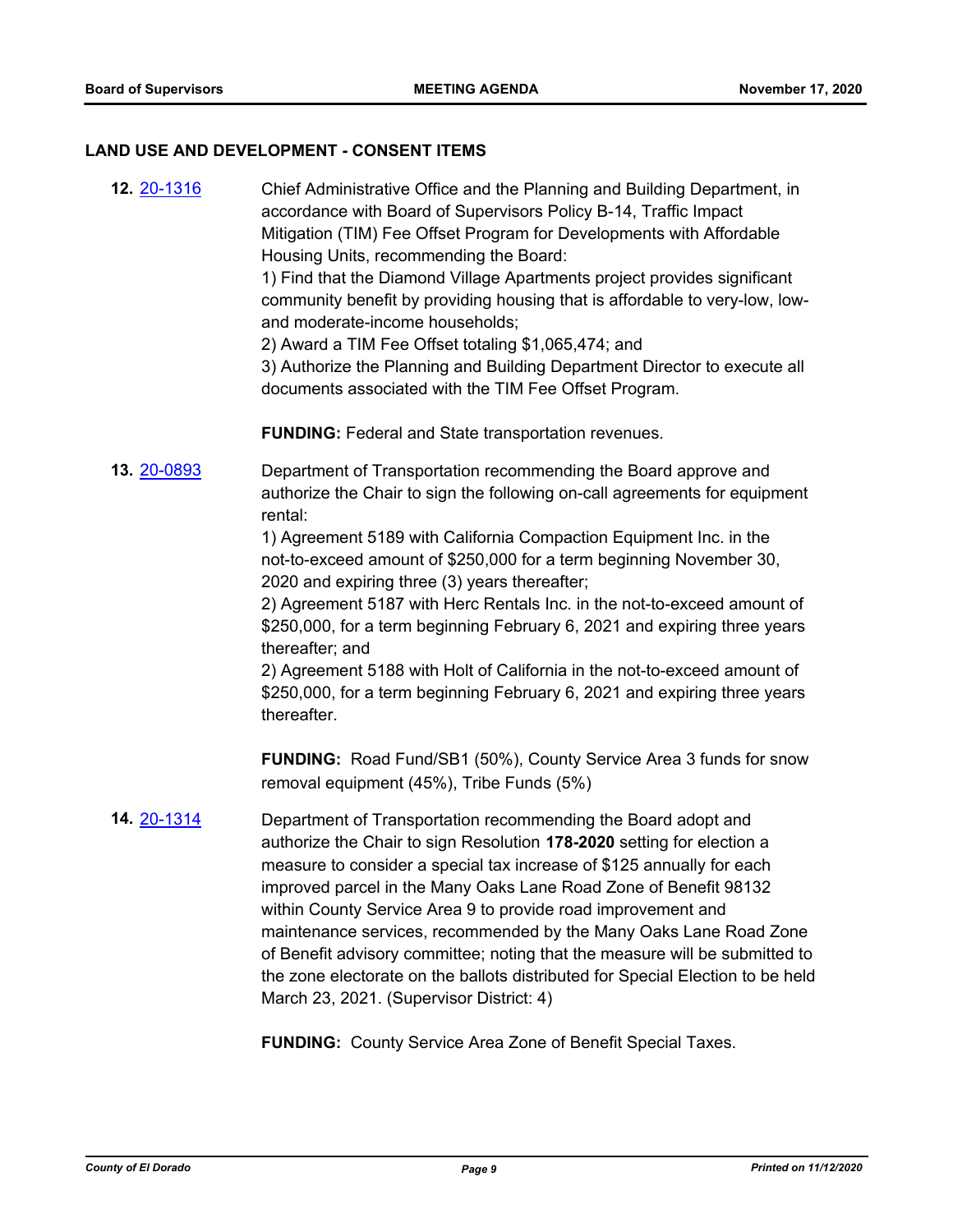**15.** [20-1333](http://eldorado.legistar.com/gateway.aspx?m=l&id=/matter.aspx?key=28541) Department of Transportation recommending the Board adopt and authorize the Chair to sign Resolution **176-2020** establishing parking restrictions on 5 Mile Road in Camino and Cambridge Road in Cameron Park.

**FUNDING:** Road Fund.

**16.** [20-1346](http://eldorado.legistar.com/gateway.aspx?m=l&id=/matter.aspx?key=28554) Environmental Management Department recommending the Board: 1) Find that a public benefit is derived from establishing new, or expanding existing, food waste prevention programs to assist County residents who are experiencing food insecurity while also reducing the amount of recoverable and edible food that would otherwise be disposed of in landfills; and

> 2) Approve and authorize the Chair to sign Funding Agreement 3883 with the Food Bank of El Dorado County for the purchase of and reimbursement for various equipment, supplies, and personnel expenses to further expand its food collection and donation programs, effective upon final execution by both parties through April 1, 2021, in the amount of \$254,605, with funding provided by the 2017-18 Food Waste Prevention and Rescue Grant Program.

**FUNDING:** Non-General Fund / State of California, Department of Resources Recycling and Recovery, Fiscal Year 2017-2018 Food Waste Prevention and Rescue Grant Program.

**17.** [20-1458](http://eldorado.legistar.com/gateway.aspx?m=l&id=/matter.aspx?key=28667) Environmental Management Department recommending the Board consider the following: 1) Approve the El Dorado County Countywide Integrated Waste Management Plan 2020 Five-Year Review Report; and 2) Authorize the Environmental Management Department Director to sign and forward the 2020 Five-Year Report to the State of California, Department of Resources Recycling and Recovery.

**FUNDING:** Non-General Fund / County Service Area No.10 Solid Waste funds and Franchise Tipping Fees.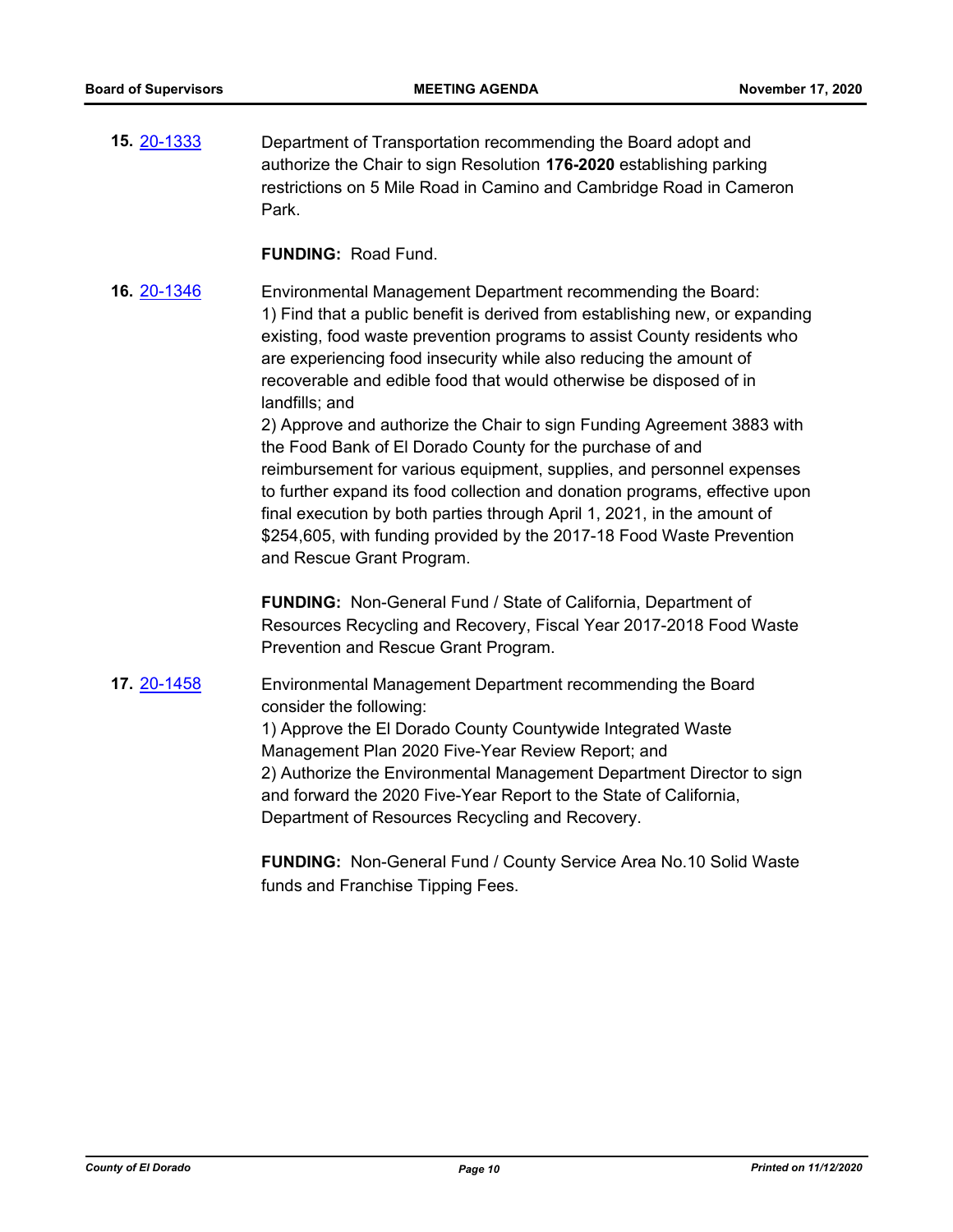**18.** [20-1281](http://eldorado.legistar.com/gateway.aspx?m=l&id=/matter.aspx?key=28489) Environmental Management Department recommending the Board consider the following:

> 1) In accordance with Chapter 3.13, Section 3.13.030 of County Ordinance Code, find that it is more economical and feasible to engage independent consultants for general engineering and construction quality assurance services for the Union Mine Disposal Site;

> 2) Approve and authorize the Purchasing Agent to sign Agreement 5245 with GHD, Inc., for the provision of as-needed solid waste and landfill general engineering and construction quality assurance services, with a not-to-exceed amount of \$150,000 and a term of three years effective upon execution;

3) Approve and authorize the Purchasing Agent to sign Agreement 5247 with Golder Associates, Inc., for the provision of as-needed solid waste and landfill general engineering and construction quality assurance services, with a not-to-exceed amount of \$150,000 and a term of three years effective upon execution;

4) Approve and authorize the Purchasing Agent to sign Agreement 5244 with Tetra Tech BAS, Inc., doing business as Bryan A. Stirrat & Associates, for the provision of as-needed solid waste, landfill, and wastewater treatment plant general engineering and construction quality assurance services, with a not-to-exceed amount of \$300,000 and a term of three years effective upon execution; and

5) Approve and authorize the Purchasing Agent to sign Agreement 5289 with Stantec Consulting Services, Inc., for the provision of as-needed wastewater treatment plant general engineering and construction quality assurance services, with a not-to-exceed amount of \$150,000 and a term of three years effective upon execution.

**FUNDING:** Non-General Fund / County Service Area No. 10 Solid Waste and Liquid Waste funds.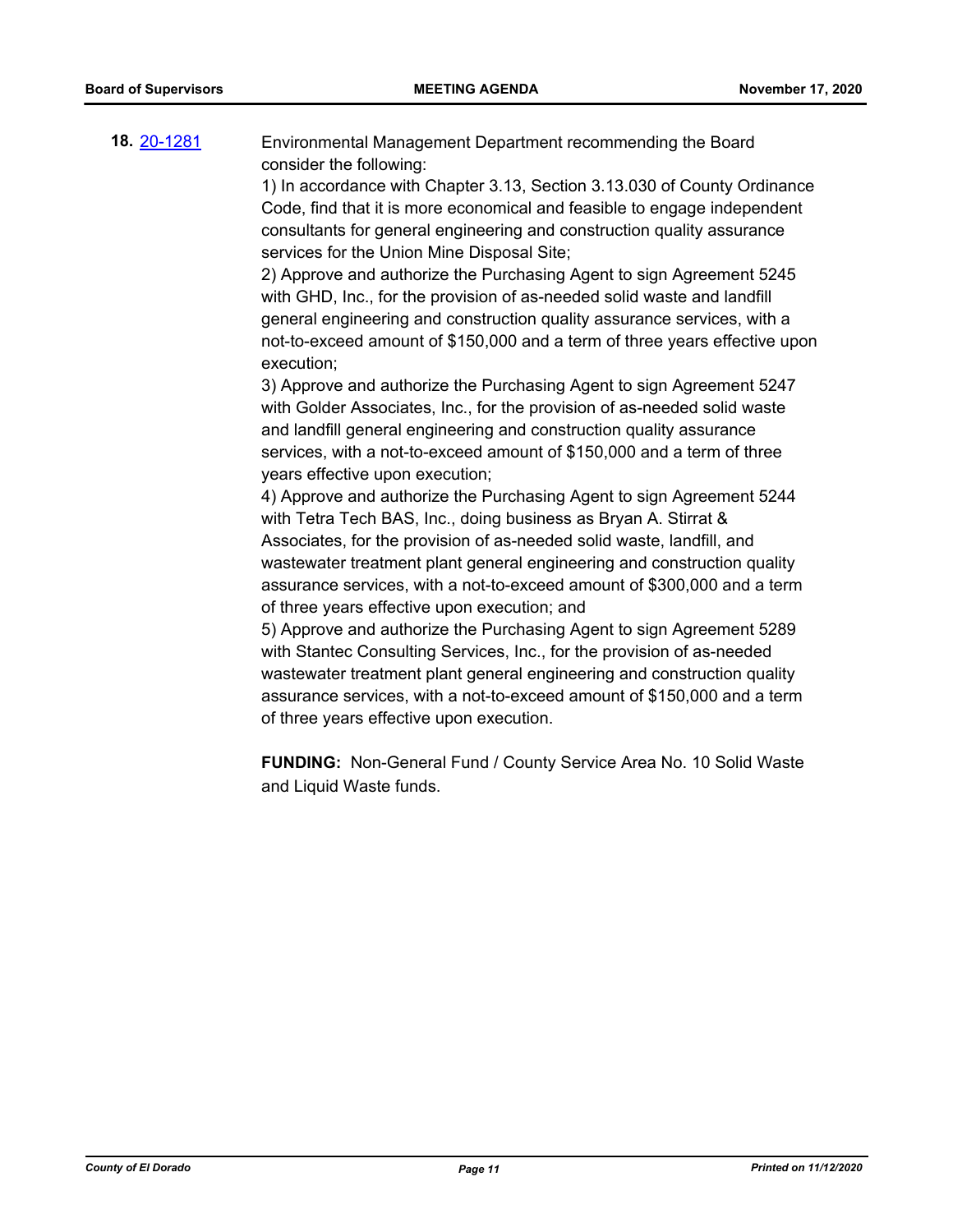**19.** [20-1474](http://eldorado.legistar.com/gateway.aspx?m=l&id=/matter.aspx?key=28683) Planning and Building Department, Housing, Community and Economic Development Program, recommending the Board adopt and authorize the Chair to sign a Resolution **180-2020** to: 1) Authorize the submittal of a 2020 Grant Program application to the State

of California Department of Community Development for funding under the Senate Bill 2 Permanent Local Housing Allocation Competitive Component to provide up to \$1,400,000 as funding for property acquisition required for affordable multifamily residential development; and 2) If awarded, authorize the Director of the Planning and Building Department, or designee, contingent upon approval by County Counsel and Risk Management, to execute the grant agreement and subsequent amendments thereto that do not affect the dollar amount or the term and to sign other grant-related documents.

**FUNDING:** State Senate Bill 2 (Chapter 364, Statutes of 2017) Permanent Local Housing Allocation Program Competitive Component from the Building Homes and Jobs Trust Fund.

**20.** [20-1431](http://eldorado.legistar.com/gateway.aspx?m=l&id=/matter.aspx?key=28640) Surveyor's Office recommending the Board adopt and authorize the Chair to sign Resolution **181-2020** for Abandonment of Easement 20-0008, to abandon a drainage easement on Lot 15 of Vista Del Lago Unit One, recorded in Book H at Page 46, identified as Assessor's Parcel Number 110-633-004, within the community of El Dorado Hills, Supervisorial District 1.

**FUNDING:** Application Fees. (General Fund)

**21.** [20-1479](http://eldorado.legistar.com/gateway.aspx?m=l&id=/matter.aspx?key=28688) Surveyor's Office recommending the Board adopt and authorize the Chair to sign Resolution **182-2020** for Abandonment of Easement 20-0006, to abandon drainage and ingress/egress easements on Lot 4 of Ridgeview West Unit No. 5, recorded in Book J at Page 150, identified as Assessor's Parcel Number 120-720-004, within the community of El Dorado Hills, Supervisorial District 1.

**FUNDING:** Application Fees. (General Fund)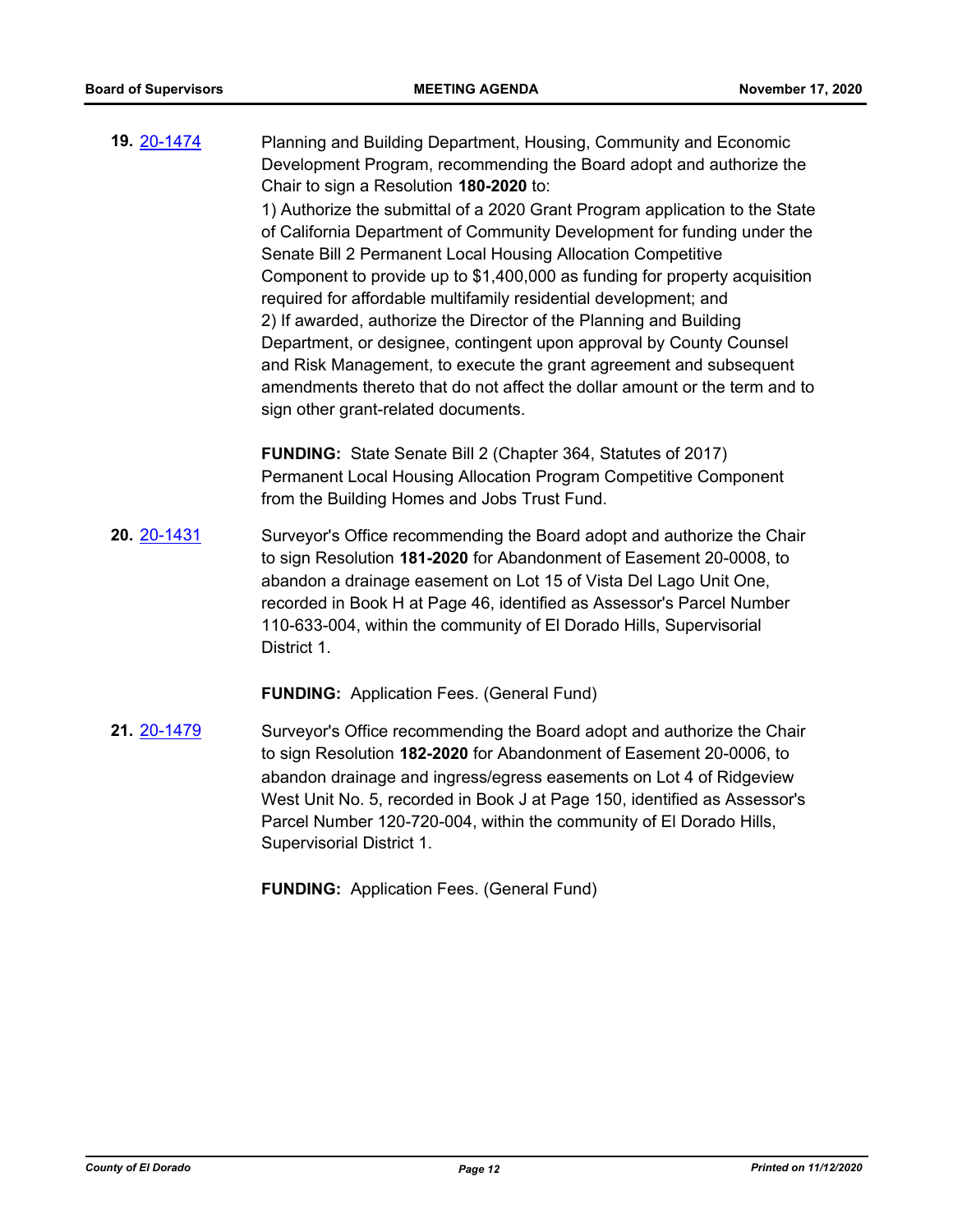**22.** [20-1476](http://eldorado.legistar.com/gateway.aspx?m=l&id=/matter.aspx?key=28685) Surveyor's Office recommending the Board: 1) Acknowledge and consent to the making of an Irrevocable Offer of Dedication for a Drainage Easement on Assessor's Parcel Number 120-720-004, located in El Dorado Hills, District 1; 2) Authorize the Chair to sign the Consent to the Making of an Irrevocable Offer of Dedication for a Drainage Easement; 3) Acknowledge an Irrevocable Offer of Dedication for a Drainage Easement on behalf of those public entities that will provide services, subject to the purveyor's construction standards; and 4) Authorize the Chair to sign the Consent to the Making of an Irrevocable Offer of Dedication for the Drainage Easement and to record the Irrevocable Offer of Dedication with the Consent attached, pursuant to Government Code Section 7050.

**FUNDING:** Application Fees. (General Fund)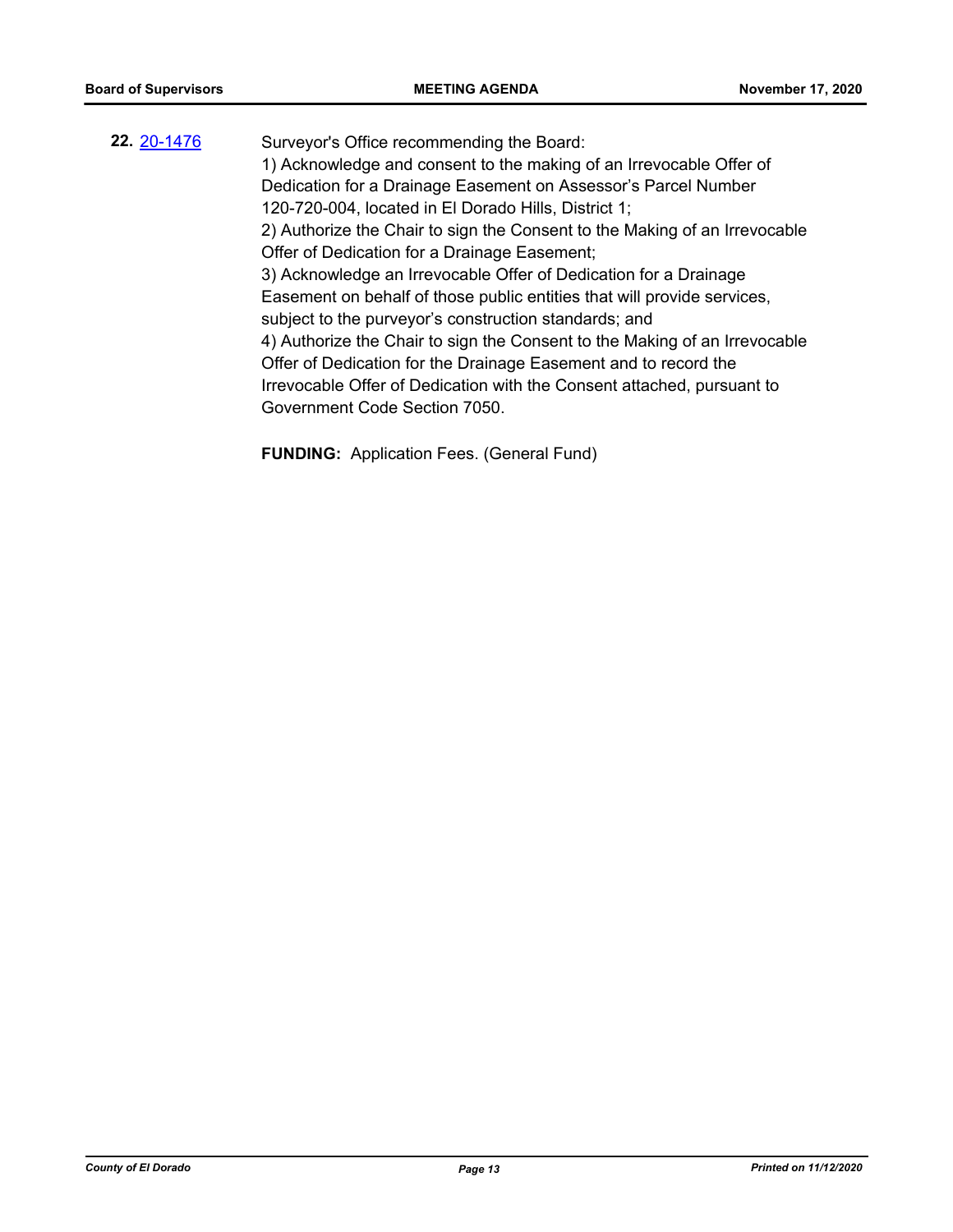#### **LAW AND JUSTICE - CONSENT ITEMS**

**23.** [20-1409](http://eldorado.legistar.com/gateway.aspx?m=l&id=/matter.aspx?key=28618) Probation Department recommending the Board discharge the debts identified in the attached Report in the amount of \$138,304.23, pursuant to California Senate Bill 1290/Durazo, for all Probation accounts related to Juvenile Probation Fees through December 31, 2017.

#### **FUNDING:** N/A

**24.** [20-1459](http://eldorado.legistar.com/gateway.aspx?m=l&id=/matter.aspx?key=28668) Sheriff's Office recommending the Board approve and authorize the Chair to sign a Governing Body Resolution **173-2020** for the FY 2020 Homeland Security Grant Program sub-granted through the California Governor's Office of Emergency Services for the period from September 1, 2020 through May 31, 2023.

#### **FUNDING:** Federal Grant Funds.

**25.** [20-1461](http://eldorado.legistar.com/gateway.aspx?m=l&id=/matter.aspx?key=28670) Sheriff's Office recommending that the Board: 1) Accept with thanks a donation of 24 cases of 99008 Smart Servings LLC Smart Body Liquid Hand Sanitizer from RJ Schinner for use by Sheriff's Office staff during the COVID19 pandemic; and 2) Authorize the Sheriff to sign an acknowledgement/receipt letter to RJ Schinner.

**FUNDING:** RJ Schinner donation.

**26.** [20-1470](http://eldorado.legistar.com/gateway.aspx?m=l&id=/matter.aspx?key=28679) Sheriff's Office recommending the Board approve and authorize the Sheriff to sign Grant Agreement C20L0611 with the State of California, Department of Parks and Recreation, Division of Boating and Waterways, in the amount of \$100,000 for the purchase of a boat for patrolling various waterways within in the County prior to November 30, 2021.

**FUNDING:** Boating and Waterways Equipment Grant.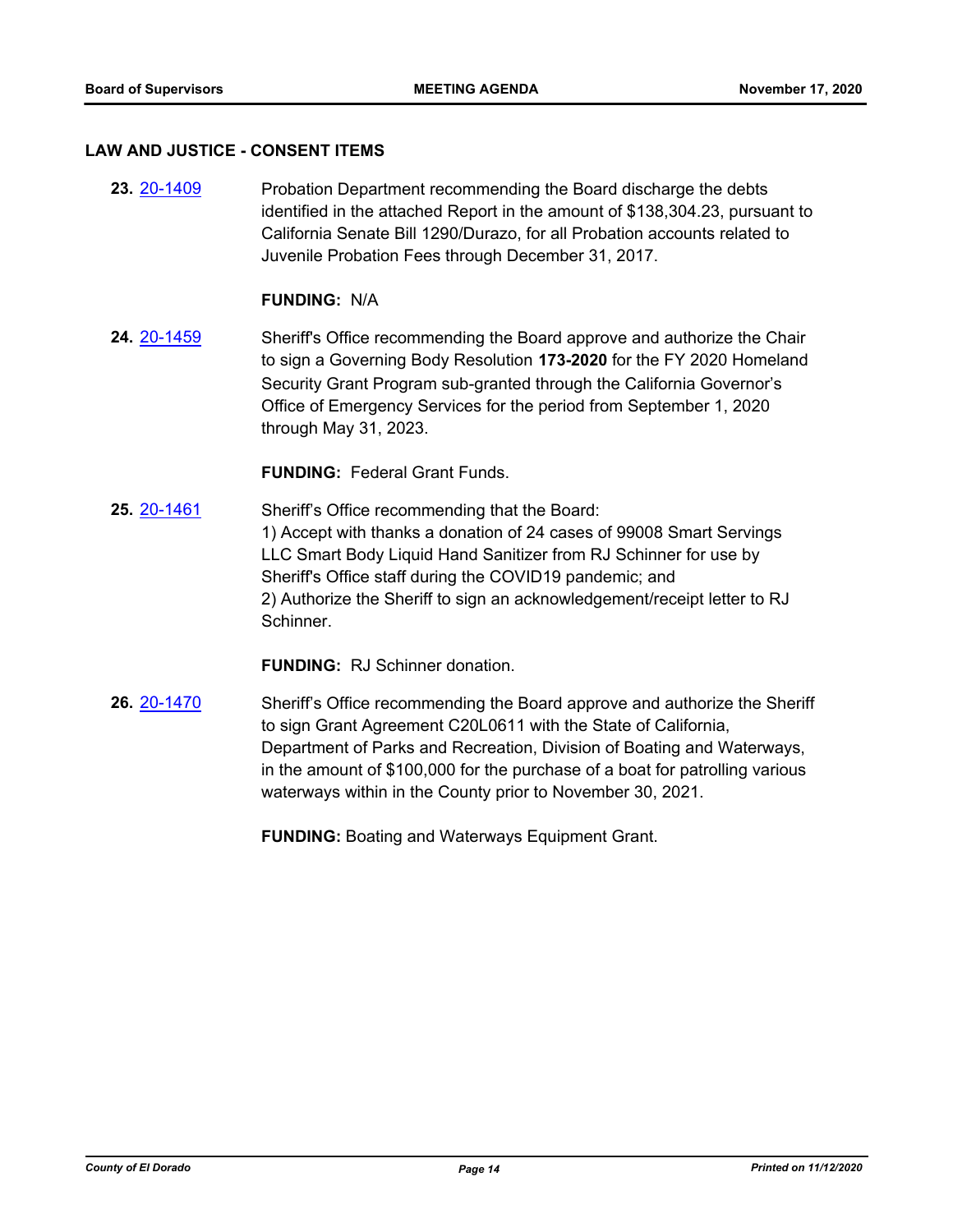**27.** [20-1473](http://eldorado.legistar.com/gateway.aspx?m=l&id=/matter.aspx?key=28682) Sheriff's Office recommending the Board take the following action related to the Proposition 64 Public Health and Safety (PHS) grant program: 1) Approve and authorize the Chair to sign the required Governing Body Resolution **179-2020** authorizing the applicant to enter into a contract with the Board of State and Community Corrections (BSCC) affirming that the grant funds will not supplant County funds; and 2) Identifying the Sheriff's designees to execute on behalf of El Dorado County extensions, grant agreements, amendments and subsequent grant modifications with the BSCC the Prop 64 PH&S Grant, subject to approval by County Counsel.

**FUNDING:** State of California BSCC.

## **END CONSENT CALENDAR**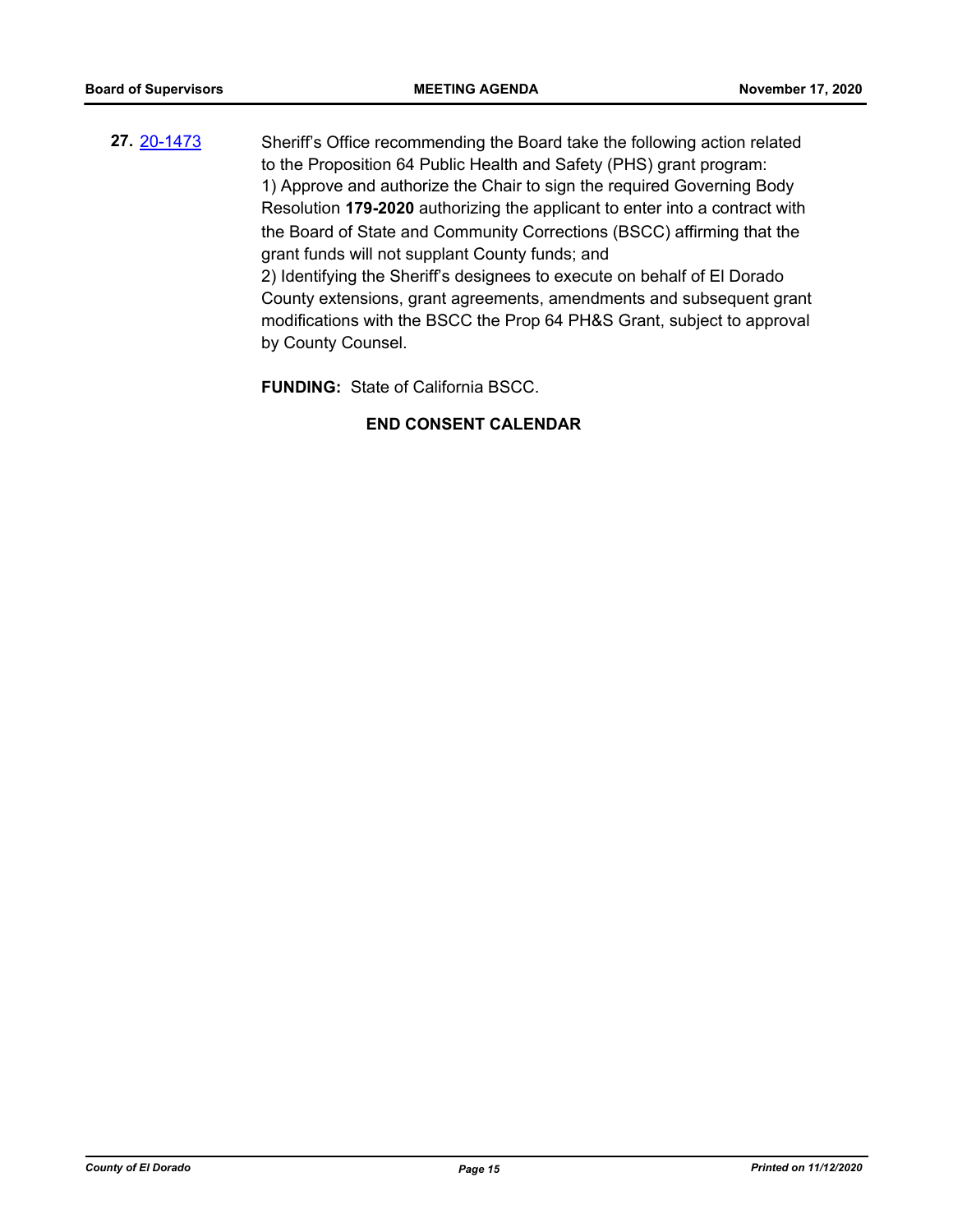#### **DEPARTMENT MATTERS (Items in this category may be called at any time)**

**28. 20-0526** Chief Administrative Office recommending the Board receive an update from County Departments on the operational impacts of COVID-19 and provide direction to staff if necessary. (Cont. 11/10/2020, Item 38)

#### **FUNDING:** N/A

**29.** [20-1332](http://eldorado.legistar.com/gateway.aspx?m=l&id=/matter.aspx?key=28540) Human Resources Department recommending the Board:

1) Approve the new County-wide class specifications: Agency Chief Fiscal Officer; and

2) Adopt and authorize the Chair to sign Resolution **172-2020** to approve the following:

a) The job class number, bargaining unit, and salary range for the Agency Chief Fiscal Officer;

b) Due to an upward reclassification, the deletion of 1.0 FTE Chief Fiscal Officer position and the addition of 1.0 FTE Agency Chief Fiscal Officer position in the Chief Administrative Office where the competitive recruitment and selection process is being waived by the Director of Human Resources at the request of the appointing authority in accordance with Personnel Rule 507.1.1;

c) Due to an upward reclassification, the deletion of 1.0 FTE Chief Fiscal Officer - UM position and the addition of 1.0 FTE Agency Chief Fiscal Officer position in the Chief Administrative Office where the competitive recruitment and selection process is being waived by the Director of Human Resources at the request of the appointing authority in accordance with Personnel Rule 507.1.1;

d) Due to an upward reclassification, the deletion of 1.0 FTE Chief Fiscal Officer position and the addition of 1.0 FTE Agency Chief Fiscal Officer position in the Health and Human Services Agency where the competitive recruitment and selection process is being waived by the Director of Human Resources at the request of the appointing authority in accordance with Personnel Rule 507.1.1.; and

e) Abolish the Chief Fiscal Officer - UM classification.

**FUNDING:** All affected positions are covered by General Fund, but are also partially covered by cost applied services for departments with other funding sources.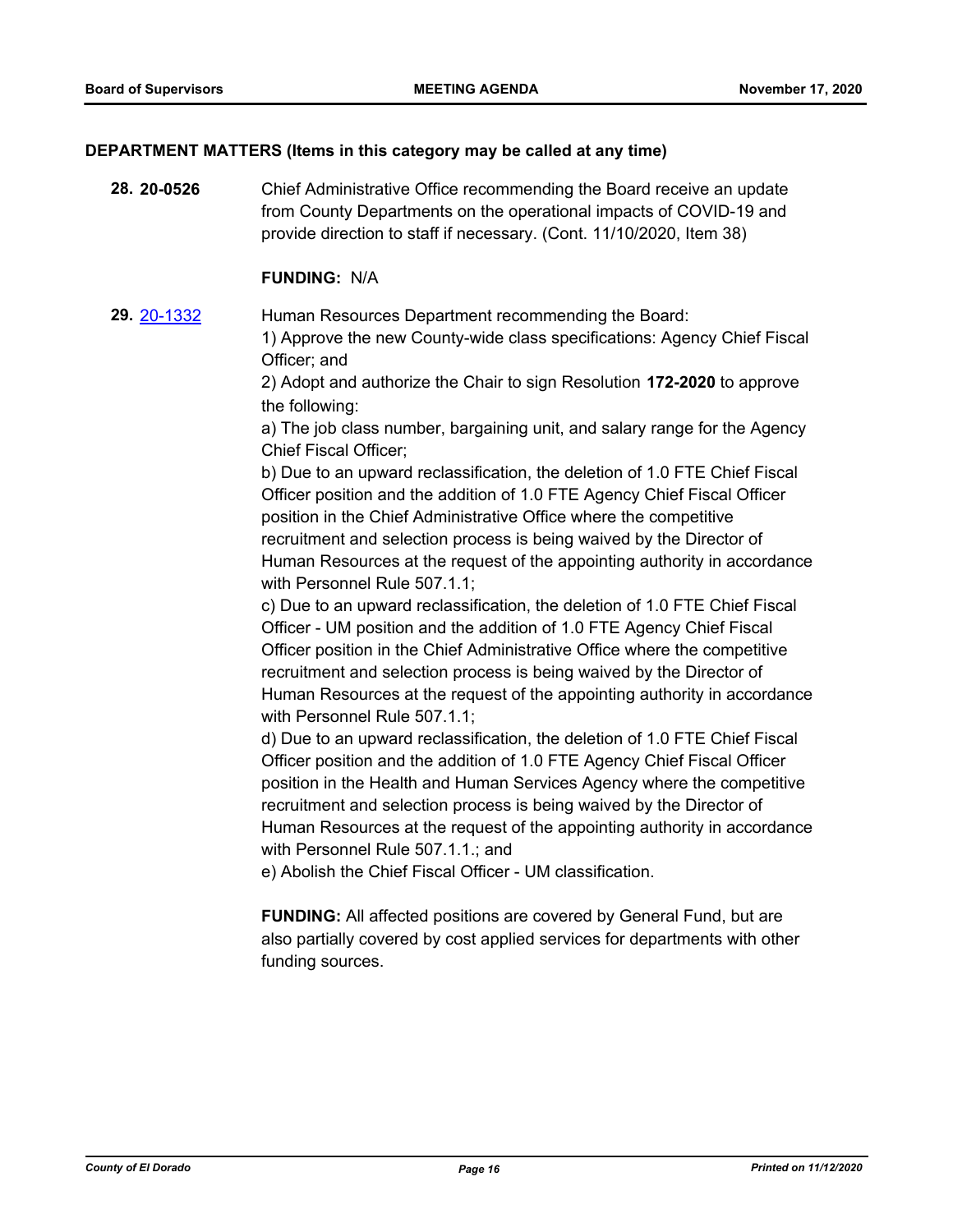## **10:00 A.M. - TIME ALLOCATION (Items will not be heard prior to the time stated)**

**30.** [20-1514](http://eldorado.legistar.com/gateway.aspx?m=l&id=/matter.aspx?key=28723) Department of Transportation recommending the Board consider the alternatives pertaining to the Major Update of the Traffic Impact Fee (TIF) Program and the Capital Improvement Program (CIP) and consider the following:

> 1) Approve the proposed non-residential and residential offsets using projected alternative funding sources;

2) Select the Three Zone Fee Program Alternative for implementation; and 3) Direct staff to return on December 8, 2020 with the appropriate resolution for adoption of the Major Update to the TIF Program and incorporate the changes to the 2021 CIP.

**FUNDING:** Traffic Impact Fee Program.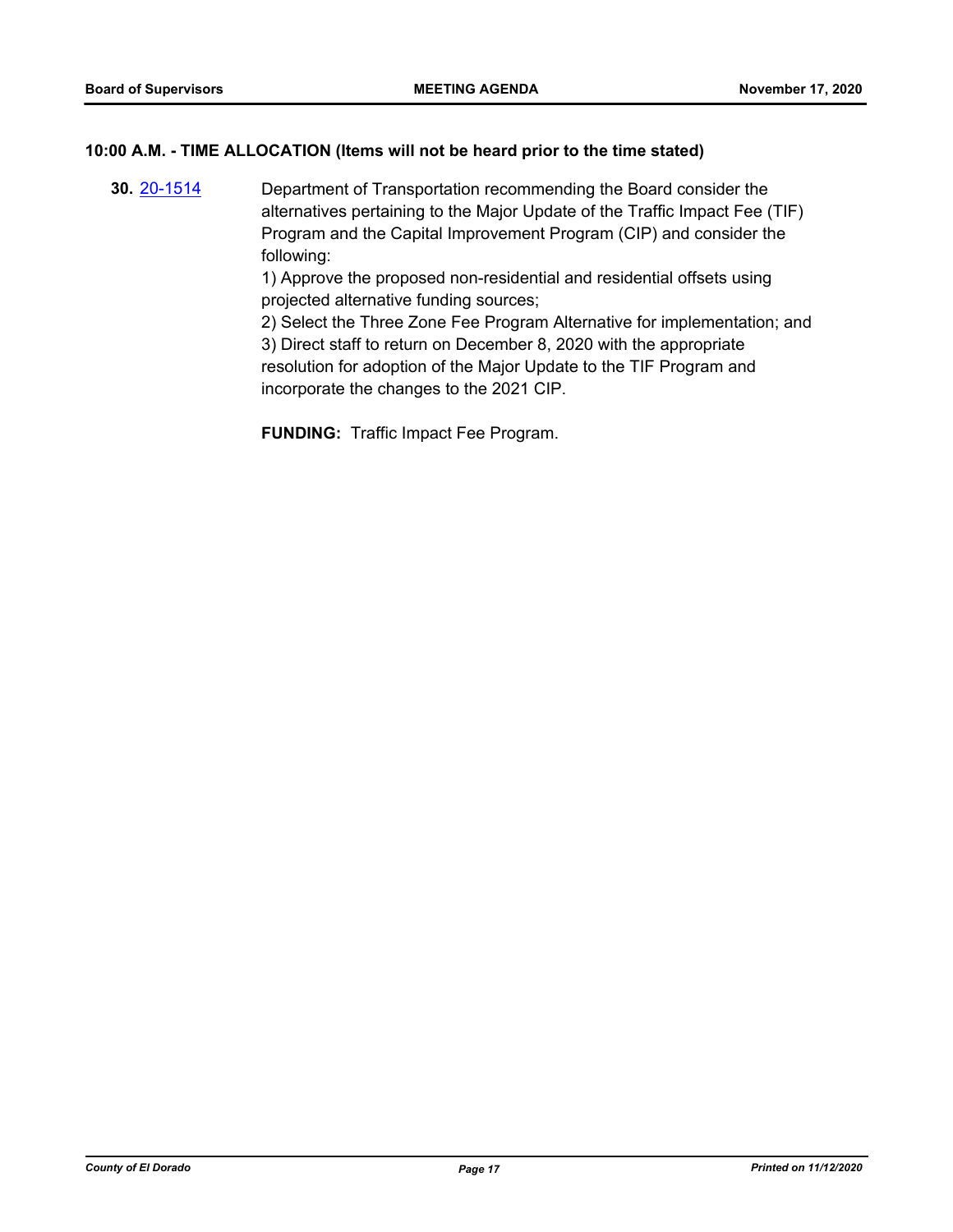## **11:00 A.M. - TIME ALLOCATION (Items will not be heard prior to the time stated)**

**31.** [20-1349](http://eldorado.legistar.com/gateway.aspx?m=l&id=/matter.aspx?key=28557) The Board will hold a community forum pursuant to Government Code section 7283.1(d) to hear information relating to federal Immigration and Customs Enforcement access to individuals for the 2019 calendar year. This matter is a receive and file presentation and no action is scheduled to be taken.

#### **FUNDING:** N/A

**32.** [20-1373](http://eldorado.legistar.com/gateway.aspx?m=l&id=/matter.aspx?key=28582) HEARING - Department of Transportation, recommending the Board consider the following:

> 1) Conduct a Hearing to consider adoption of Resolution of Necessity **177-2020** related to the Diamond Springs Parkway Phase 1B Project, CIP 72334/36105011 (Project) authorizing the commencement of eminent domain proceedings to acquire the parcel identified as Assessor Parcel Number 327-270-003, owned by El Dorado County Industrial Development Corporation, Inc., a dissolved California corporation;

> 2) Find, pursuant to California Code of Civil Procedure Section 1245.230, that: a) The public interest and necessity require the proposed Project; b) The Project is planned or located in the manner that will be most compatible with the greatest public good and the least private injury; c) The Property described in the Resolution of Necessity is necessary for the proposed project; and d) The owner(s) of record could not be located with reasonable diligence, therefore no offer could be made pursuant to Section 7267.2 of the Government Code;

3) Adopt Resolution of Necessity **177-2020** (4/5 vote required); and 4) Authorize outside Counsel, Meyers-Nave, with cooperation as needed from County Counsel, to proceed with the necessary steps to acquire the required property.

**FUNDING:** Traffic Impact Mitigation Fees (20.4%), Master Circulation and Funding Plan (41.8%), Tribe Funds (18.6%), Road Fund (<1%), and to be determined anticipated grant funds (18.8%). (Local and State Funds)

**33.** [20-1447](http://eldorado.legistar.com/gateway.aspx?m=l&id=/matter.aspx?key=28656) Chief Administrative Office recommending the Board: 1) Approve the **Introduction** (First Reading) of Ordinance **5134** amending Title 2, Article XIV, Section 2.20.1100 (et. seq.), Human Rights Commission; and 2) Waive full reading of the Ordinance, read by title only and continue this matter to December 8, 2020 for **Final Passage** (Second Reading).

**FUNDING:** There are no funding or staff resources allocated.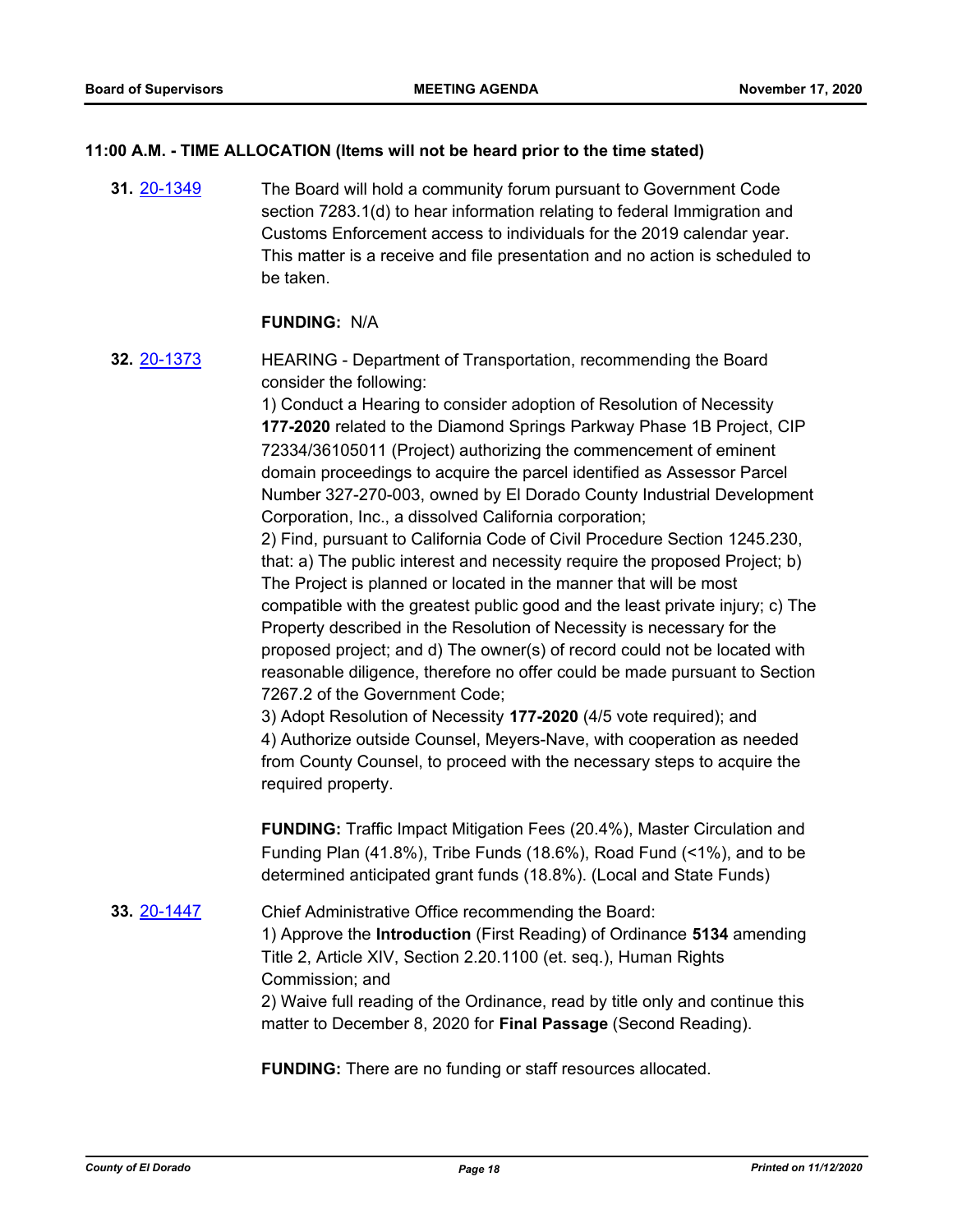## **2:00 P.M. - TIME ALLOCATION (Items will not be heard prior to the time stated)**

**34.** [20-1411](http://eldorado.legistar.com/gateway.aspx?m=l&id=/matter.aspx?key=28620) **HEARING** - The Board is asked to consider a request from the El Dorado Hills Water District ("District") to adopt and authorize the Chair to sign Resolution **174-2020** revising development impact mitigation fees for the El Dorado Hills Fire Department.

#### **FUNDING:** N/A

**35.** [20-1477](http://eldorado.legistar.com/gateway.aspx?m=l&id=/matter.aspx?key=28686) HEARING - Planning and Building Department recommending the Board: 1) Approve the **Introduction** (First Reading) of Ordinance **5135** amending Title 5 - County Business License Ordinance of the El Dorado County Ordinance Code, Chapter 5.56 - Vacation Home Rentals, making clarifying updates to the code for the purpose of program implementation and introducing a cap of 1,050 permits total in the Tahoe Basin; 2) Waive the full reading of the Ordinance, read by title only and continue this matter to December 2, 2020, for **Final Passage** (Second Reading); and

3) Direct staff to return to the Board for evaluation of the cap one year following the effective date.

**FUNDING:** N/A

#### **ITEMS TO/FROM SUPERVISORS (May be called at any time during the meeting)**

**CAO UPDATE (May be called at any time during the meeting)**

## **ADJOURNMENT**